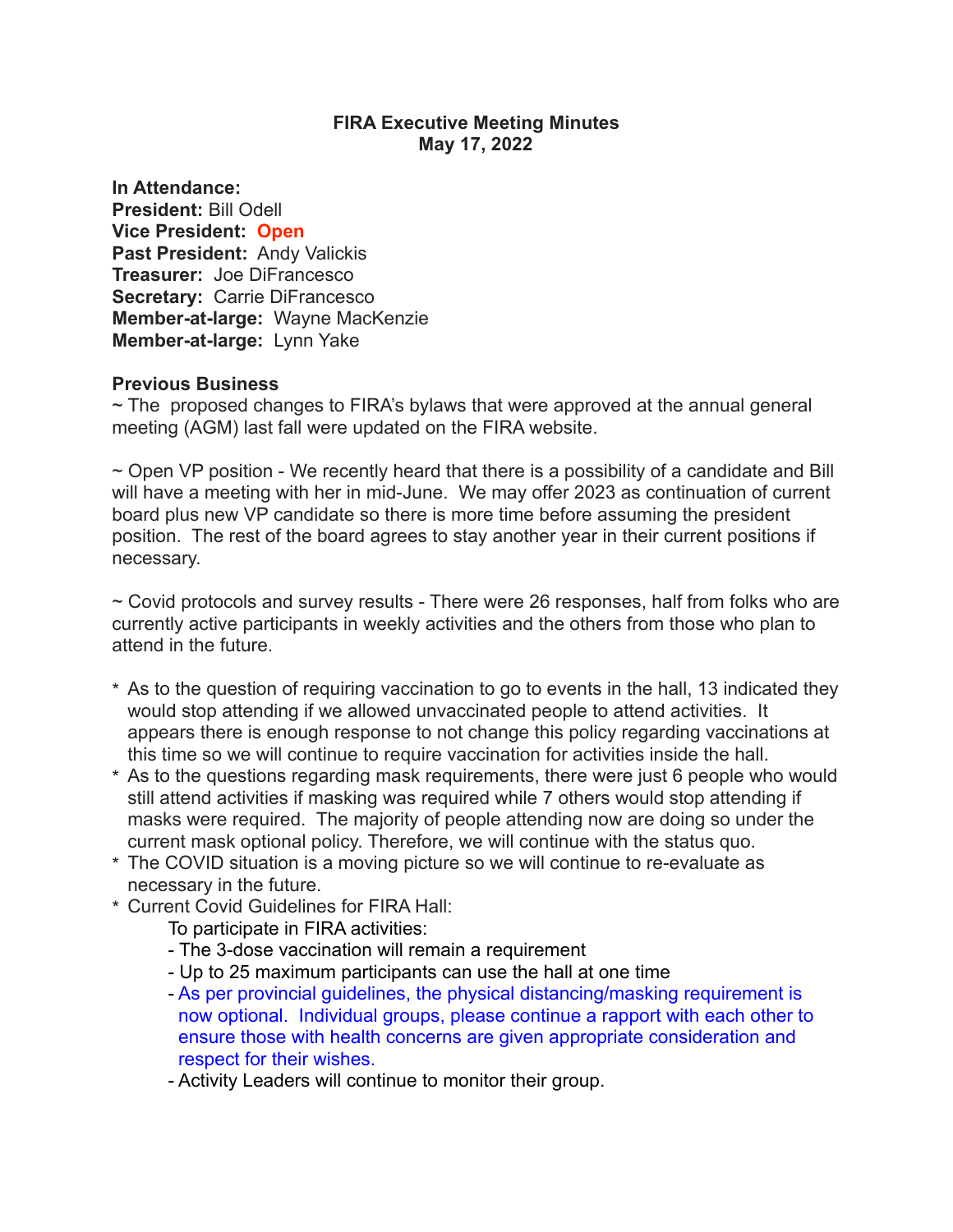It is also noted that HEPA filters are now being used in our HVAC system continually filtering the air 24/7.

~ FIRA Activity & Improvement Committee - Irene Odell has researched card tables and chairs and would like to purchase the tables from Uline but needs an empty car to fit them. She would also like to buy a couple of chairs from there to test. Time and car space are holding things up but will purchase them as soon as possible.

\* Other plans for this year include: Laura Golbeck is going to give us color combination options for interior painting. TVs are being looked at for a larger one with a sound bar and dart boards will be purchased. The old A/C units will be removed and wall patched before we paint. We may need a lift to remove the air conditioners and put up the drywall. We can advertise that someone can have the air conditioners otherwise they will go to the dump. Andy & Wayne will take care of this over the summer. We will assemble volunteers for the painting and will probably wait on the TV and dart boards until painting is done.

# **Financial update**

 $\sim$  Joe reviewed our finances and the current statement. FIRA dues were lowered this year, payments are coming in steady with \$5620 collected, similar to last year. So far we have 8 new households (7 of which are in the propane program). We discussed if Bill should do a short presentation at this Saturday's HLCA meeting and Bill will ask if there is room in the schedule for a last minute request. If they can't fit us in, maybe we can create a flyer for attendees and emphasize that FIRA isn't just for year-round residents, list activities and propane program. There is a FIRA page in the HLCA magazine listing benefits.

- \* This year's fundraising includes about \$300 from the craft ladies and \$800 from the meat sale.
- \* Hydro and propane use and cost are up, and we are doing cleaning every month now so those expenses will be higher than 2021, but our dues should still cover our base operating expenses.
- \* Hall improvement financial updates: We were authorized to spend \$4,000 on improvements. So far we spent \$937 on various things. We are still planning for wall cork, dartboards, TV & sound bar, cribbage and new card tables, as well as painting.
- \* For the capital plan, we are holding off on anything major until the septic inspections are done. Joe will re-check on when our septic was last pumped. If it's been 5 years, we'll get it pumped either before the inspection or during.
- \* Grant applications are something we can always look at should we ever need something big. Would need to see what grants are out there and if they are actually funding things.
- \* The current checking balance is \$20,852 and we expect the balance at year end to be about \$17,000, less the cost of additional hall improvements done.
- \* Auditors needed to go over 2021 financial records Bill will ask Lee Fenwick & Cindy Woodrow to volunteer.

# **Fundraising**

~ Meat Sale has occurred. Many thanks to Graham for his hard work in running that!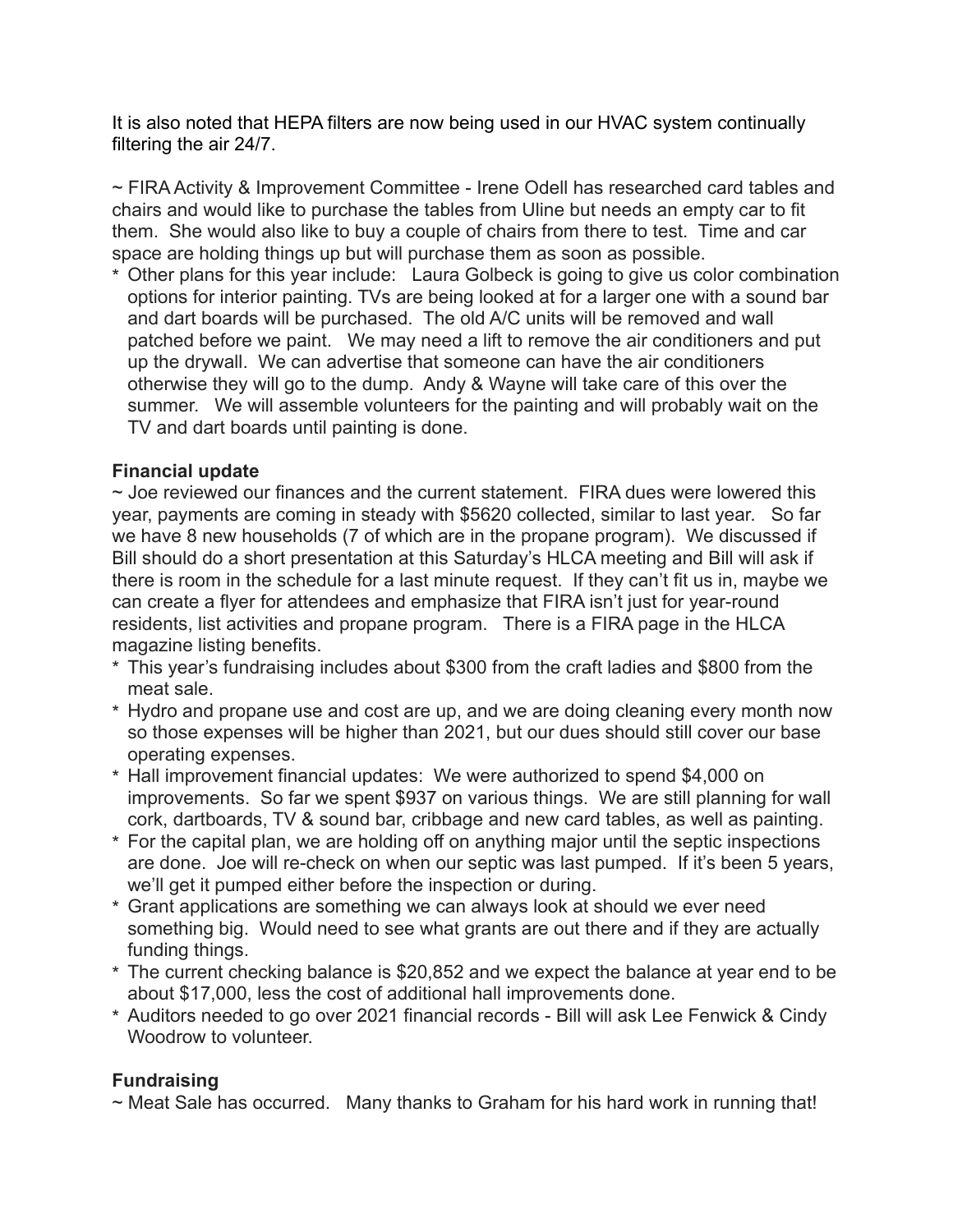~ Summer Fest - Nothing planned this year but if there is a Pancake Breakfast, the craft ladies will create some products to sell if there is enough time.

~ Pancake Breakfast - Carrie will organize this event but will require a couple of helpers for preparations before the event as well as the volunteers needed the day of. She will send out a request to see if there are enough people willing to help. If so, we may purchase a tent for an outdoor seating option to keep hall to 25 max, as well as provide a system for more take-out. Carrie also needs to see if the Independent will still donate the level they typically do. We will also need take-out containers and may ask Till Death BBQ if they could get them for us.

~ Pig Roast - Wayne will talk to Garth to see if he would like to do it and/or see if there are any other volunteers. Again, we would try to eat outside and provide take-out. ~ Club 200 - It was decided to defer for another year as activities and opportunities to sell tickets are still limited.

# **Activities/other committee updates**

Board Activity Coordinator - Carrie

- \* Fitness groups: Outdoor group walking on Tuesdays at 3, Zumba on Mondays and Thursdays at 9:30 and the Walking DVD group may resume on Tuesdays at some point.
- \* The usual games are still active Bid Euchre, Mahjong, & Cribbage.
- \* Crafts Dianne reported to Carrie that they had a very successful painting workshop last week. They are on a shopping/lunch excursion this Wed and next week is a sewing workshop. June 1 they are having a nail spa morning with Laurie Hillaby.

Social Event Coordinators - Lynn and Irene

- \* Pot lucks surveys will go out again to see if there is interest.
- \* Happy hours Lynn found out from Gordon Cochrane right after today's meeting that he will not be coordinating Happy Hours this year so we are looking for a new volunteer.
- \* Bonfires looking to tie in happy hours occasionally when there isn't anyone to host.
- \* Christmas Dinner this decision is tabled until the Fall.

Special Events Coordinator - Merron Gottardi - Carrie will contact Merron to see if she wants to stay on the committee

\* Scavenger Hunt - On again this year in partnership with HLCA for the weekend of July 16th. Lynn & Carrie are on the committee with Sue Harrison & Evelyn Fenwick.

# **New Business**

~ Member meeting agenda and date. FIRA bylaws state that we need a general meeting 5 times per calendar year. We are looking at having one on June 26th? A survey will go out to see who would be willing to go to a potluck or have a bonfire. We will schedule the rest after we see how this goes. Discuss / propose at this first meeting to see if we need to meet 5 times per year or we should revise the Bylaws to a requirement of 4. COVID prevented 5 meetings/year the past two years.

 $\sim$  The next executive meeting is Tues, June 21st, 1pm.